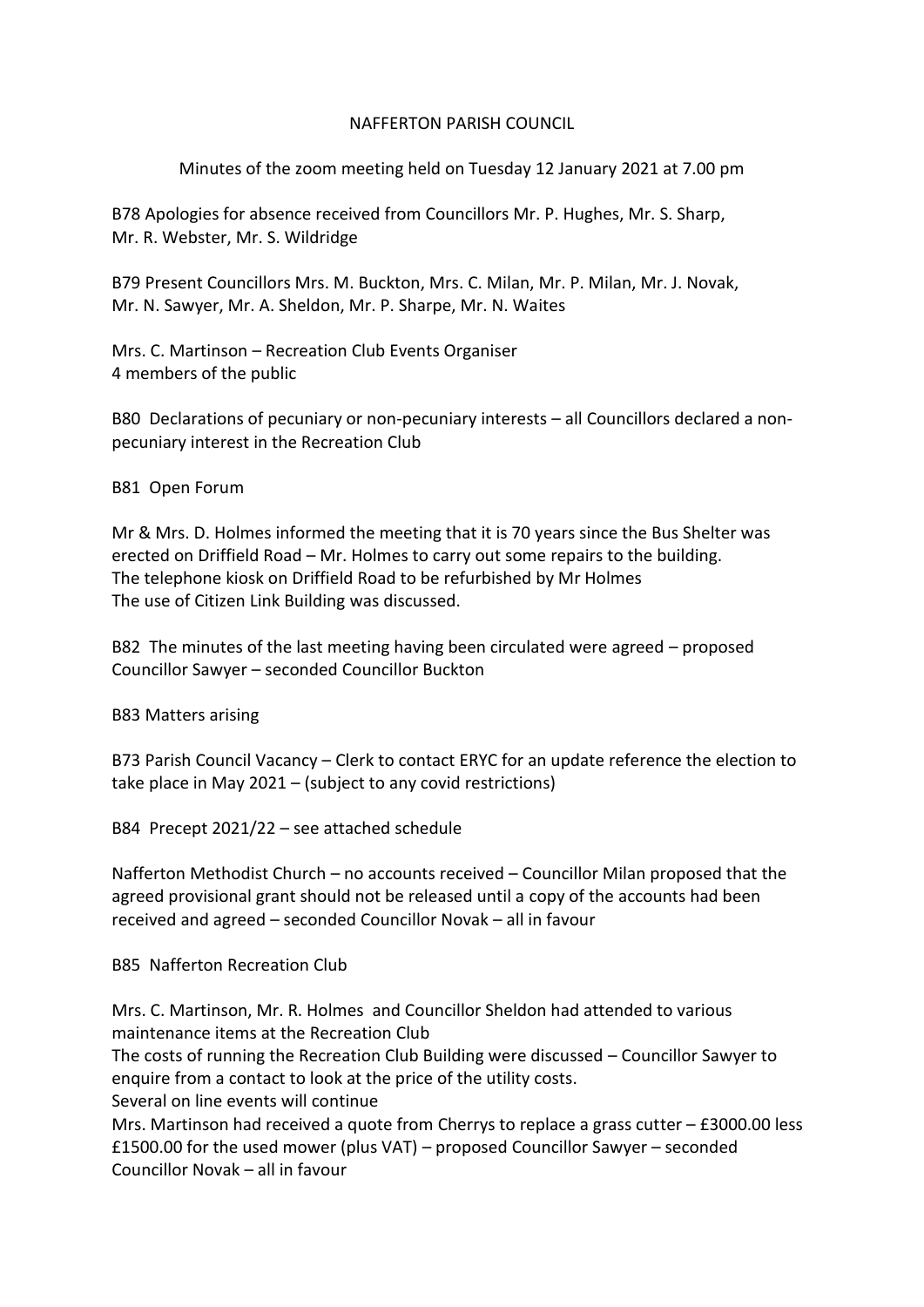The Old Recreation Club Building – the clearing out and refurbishment of the building will continue.

Mrs. Martinson had applied and received a donation of £500 from Driffield Lions Club for the refurbishment of the building – thanks and appreciation for the grant were expressed to the Lions Club.

Further applications for funding will be prepared and applied for.

**Accounts** 

```
d/d Business Stream – The Rec Community Hub – Oct 2020 – Jan 2021 - £129.93
d/d Business Stream – Rec Building – Oct 2020 – Jan 2021 - £245.97
d/d Npower – 1.11.20 – 30.11.20 – £455.10
d/d Npower – 1.12.20 – 31.12.20 - £480.01
d/d Npower – gas – 2.12.20 - 1.1.21 - £438.14
```
B86 The Mere

Flooding issues – the Parish Council could adjust 2 sluices at the Mere to control the water flow – but the condition of the  $3^{rd}$  sluice meant that it was unable to control the water. Councillor C. Milan to contact a Council Flooding Engineer for advice.

Councillor P. Milan to remove the Christmas Deer from the island and store in the Citizen Link Building

Vermin in and around the Mere – the Chairman and Clerk had been in touch with ERYC and the Environmental Agency regarding the vermin – the only advice available to the PC was that there would be no decrease in vermin until the excessive food put down for the ducks ceased.

Related items:

PC to record any items of littering or any adverse contact (from13.1.21) – 101 available to report any relevant items.

Recent blog items with regard to the PC were discussed

Councillor C. Milan proposed that the PC write a letter requesting that members of the public should not enter the water to feed the ducks and to request that overfeeding of the ducks should cease immediately – seconded Councillor Sheldon

B87 Flooding/Drainage Report

The standing water at Nethergate/Carr Lane was discussed Water flowing from Wold Road into the village was discussed